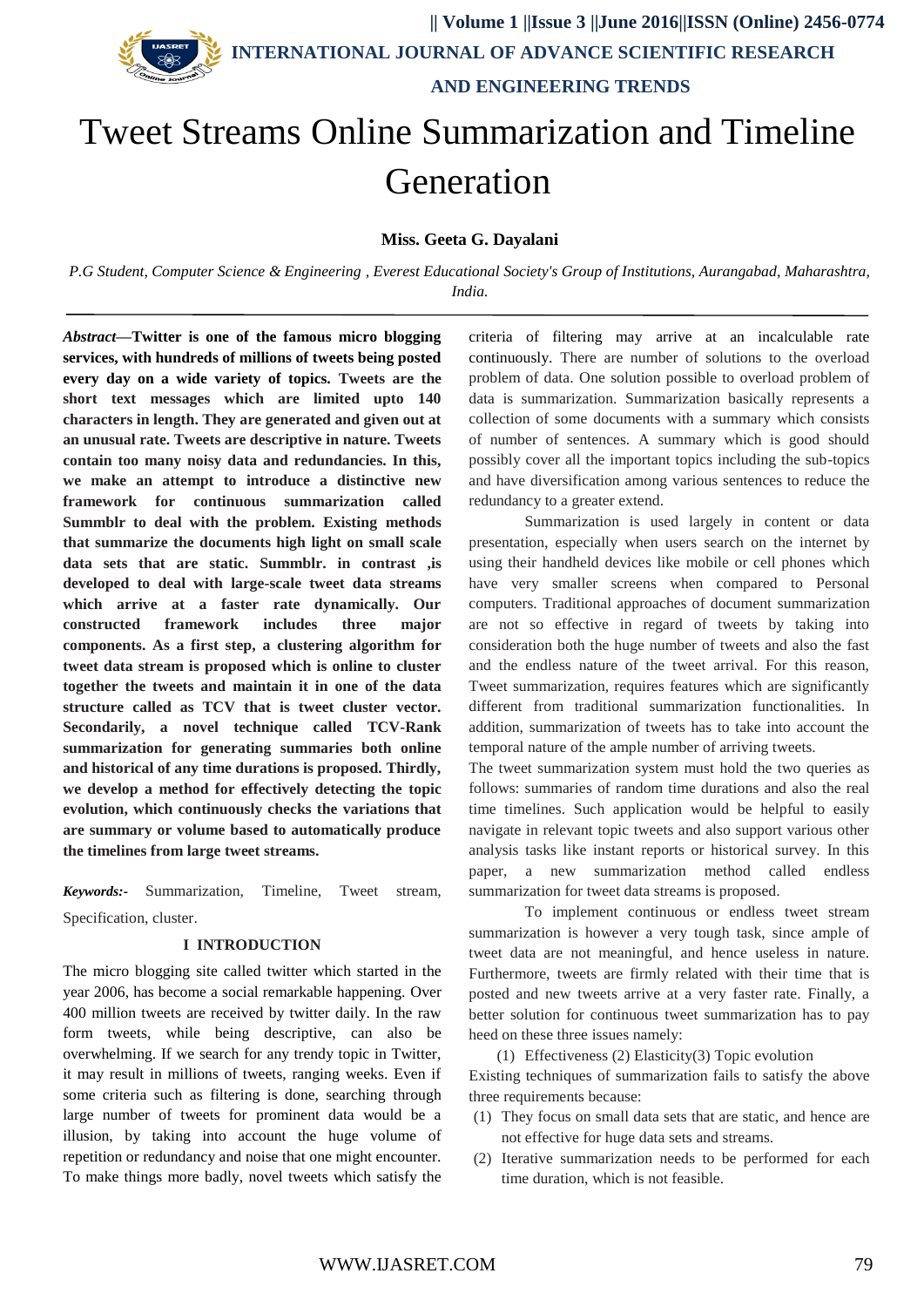**|| Volume 1 ||Issue 3 ||June 2016||ISSN (Online) 2456-0774 INTERNATIONAL JOURNAL OF ADVANCE SCIENTIFIC RESEARCH AND ENGINEERING TRENDS**

(3) Results obtained from summary are not sensitive to time. Thus it not easy for them to detect evolution in any topic.

In this paper, we make an attempt to propose a new framework for summarization called Summblr. Summblr is used for continuous summarization by stream clustering. The main objective of this is as follows:

\_A framework called Summblr that is summarization by clustering is proposed, to generate the summaries and timelines of tweet data streams.

\_ Anew data structure is developed called TCV for processing of tweets, and propose the TCV Rank algorithm for both summarization online as well as historical.

\_ A topic evolution identification algorithm which generates timelines by monitoring three types of variations is proposed

## **II. RELATEDWORKS**

Here, we describe some of the related existing research work and discuss how our work differs from it.

Summarization of tweets is a two step process. In the first step, tweet data is clustered together and in the second step actual summarization is done.

A number of algorithms have been developed for document summarization during recent years. Notable algorithms include Sum Basic [5] and the centroid algorithm [6]. Sum Basic's imply that words that occur more frequently across documents have a greater chance of selecting for human created multidocument summaries than the words that occur less frequently in n number of documents. The centroid algorithm firstly takes a centrality measure of a sentence based on the overall topic of the whole document cluster or to a document in the case of single document summarization. The LexRank algorithm [7] is used for computing the importance of sentences or other textual data units in one document or set of the Text Rank algorithm [8] is a graph-based approach which tries to find the most highly ranked sentences or specifically keywords in a document using the Page Rank algorithm [9].

#### *A. Stream Data Clustering*

Stream data clustering has been studied in the literature to a greater extent. BIRCH [4] clusters the data by using an inmemory structure called CF-tree instead of the original or actual huge data set. Bradley et al. [1] proposed another framework of clustering which stores only the important parts of the data selectively, and discards other parts of data which are waste. CluStream [3] is one of the most important stream clustering methods. It contains an online microclustering content and an offline macro-clustering component. The authors also proposed pyramidal time frame [3] to recall historical data clusters of any particular time durations.

In [13], the authors extended CluStream algorithm to generate duration-based results of clustering for text data as

well as categorical tweet data streams. However, the algorithm depends on an online-phase to produce a large number of "micro-clusters" and an off-line-phase to re-cluster them together. Our tweet stream clustering algorithm is one of the online method with no offline clustering required.

#### *B. Microblogging and Twitter*

There has been much recent interest on determining and then tracking the evolution of events on Twitter and other social media websites, e.g., discussions about an volcanic eruption or earthquake on twitter [10], detecting new events which are also called first stories in the tweet-stream [12], visualizing the evolution of tags [11] and other events on Flickr, YouTube, and Face book [4, 3]. The problem has also been approached from the point of view of efficiency: [13] propose indexing and compression techniques to speed up event detection without sacrificing detection accuracy.. We assume that the event detection has already been performed, possibly using one of the aforementioned techniques; our goal is to collate all the information in the tweets and present a summarized timeline of the event.

## *C. Document/Microblog Summarization*

Summarization of multiple documents can also be performed by using two approaches: extractive and the second is abstractive. Extractive summarization is a process in which the sentences are selected from the number of documents itself, while abstractive summarization produces the phrases which may not be present in the actual existing document.

In this paper, we concentrate on extractive summarization. Salient scores are assigned to the sentences of the documents, and then the sentences are selected according to the ranking. Top-ranked sentences are selected initially [14], [15], [16]. Some authors try to retrieve the summaries without such salient scores.

Abstractive summarization is not easy on Twitter streams. It is easily affected by noise and redundancy or by the large variations of tweets.

#### **III THE SUMMBLR FRAMEWORK**

As shown in Figure 1, our framework basically comprises of three main modules namely: clustering of tweet stream module, the high-level specification module and the timeline creation module. In this section, we shall consider each of them in detail. In the first module that is clustering of tweet stream, we an effective clustering algorithm is designed. An algorithm that is online which allows for effectively clustering the tweets together with only a single through over the entire data. This algorithm uses two new data structures that are, the first one is called the tweet cluster vector (TCV). During the processing of tweet streams, TCVs are maintained dynamically in the memory. The second data structure is the pyramidal time frame (PTF) [3].PTF is basically used to save and organize the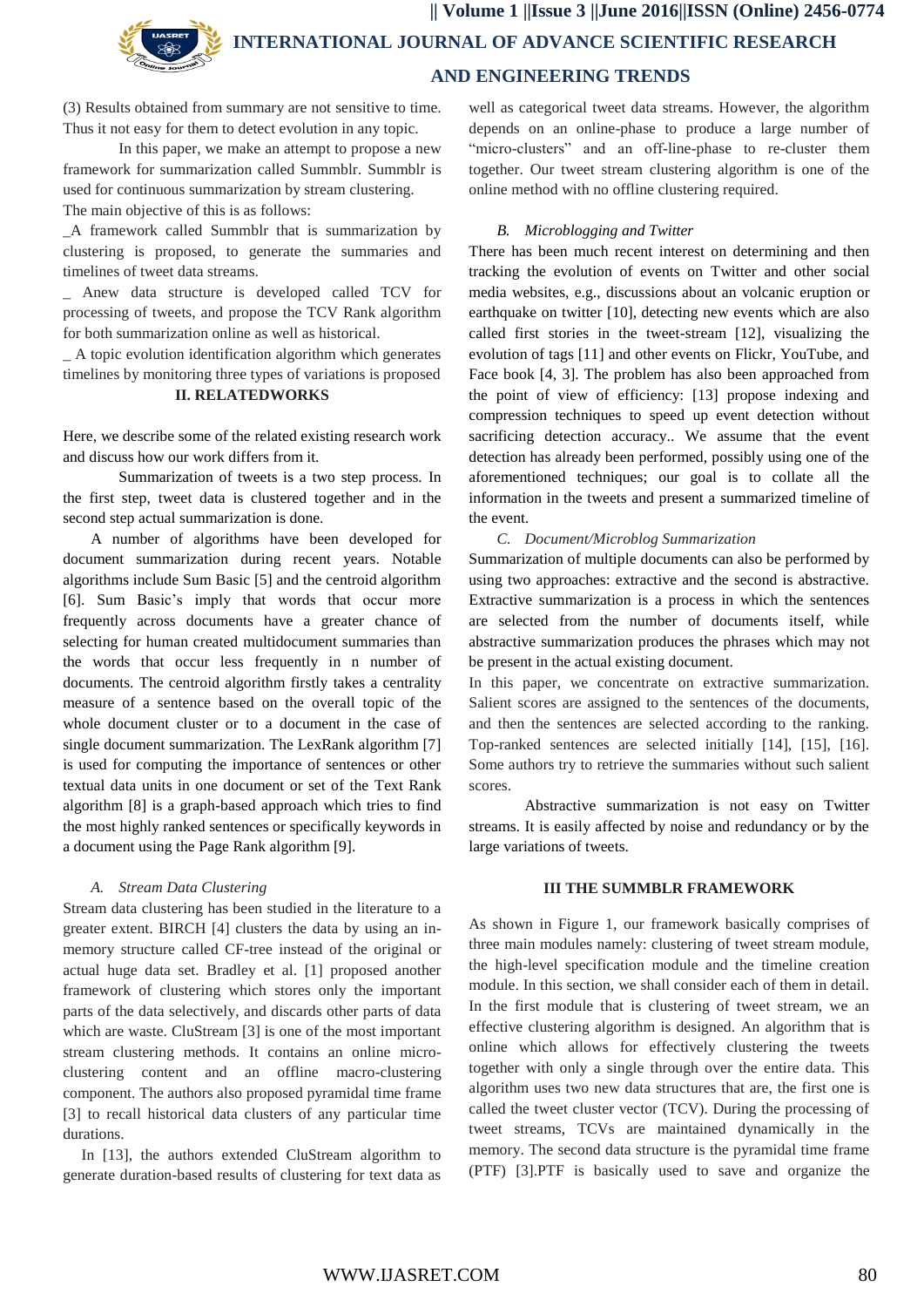

snapshots of cluster at various different moments, thus ultimately allowing the historical data of tweets to be recovered by any arbitrary durations of time.



*Figure 1 the framework of Summblr*

The high-level summarization or specification module supports the creation of two types of summaries namely: online as well as historical summaries.

i) To produce the summaries online, an algorithm called TCV Rank summarization algorithm which takes into consideration current or active clusters that are stored dynamically in memory is proposed. ii) To generate a summary that is historical, the user mentions any particular timely duration. Initially, we take into picture two historical snapshots of cluster from the Pyramidal frame which represents the starting and ending point of the particular time duration. Then, based upon the change in snapshots, the TCV Rank summarization algorithm is eventually used to produce the summaries.

The timeline creation module is a topic evolution identification algorithm, which takes online or historical summaries as input to generate real-time or range timelines. This module basically discovers sub topic changes by monitoring the quantified variations during tweet stream processing.

### **IV CONCLUSION**

We highlight on summarizing stream of tweets with respect to trendy topics along timelines to produce a survey of topic evolution which is defined by sub topics. A prototype called Summblr is proposed which supports tweet summarization continuously. Summblr makes use of a clustering algorithm of tweet stream to reduce the stream of tweets into TCVs structure and maintains them online dynamically. Thereafter, it uses a TCV Rank summarization algorithm for producing two types of summaries namely online as well as historical summaries with time durations arbitrarily. Lastly, the topic evolution can also be determined automatically, which allows the framework to create timelines dynamically for large number of tweet streams.

## **ACKNOWLEDGEMENT**

It is my great pleasure in expressing sincere and deep gratitude towards my guide Prof. Rajesh. A. Auti. I am also thankful to Head of Department of Computer Science and Engineering, Prof. Rajesh. A. Auti for providing me various resources and infrastructure facilities. I also offer my most sincere thanks to Principal Prof. R. D. Shelke, Everest College of Engineering, Aurangabad, my colleagues and staff members of Computer Science and Engineering Department, Everest college of Engineering, Aurangabad for cooperation provided by them in many ways.

#### **REFERENCES**

- [1] P. S. Bradley, U. M. Fayyad, and C. Reina, "Scaling clustering algorithms to large databases," in Proc. Knowl. Discovery Data Min-ing, 1998, pp. 9–15.
- [2] L. Gong, J. Zeng, and S. Zhang, "Text stream clustering algorithm based on adaptive feature selection," Expert Syst. Appl., vol. 38, no. 3, pp. 1393–1399, 2011.
- [3] C. C. Aggarwal, J. Han, J. Wang, and P. S. Yu, "A framework for clustering evolving data streams," in Proc. 29th Int. Conf. Very Large Data Bases, 2003, pp. 81–92.
- [4] T. Zhang, R. Ramakrishnan, and M. Livny, "BIRCH: An efficient data clustering method for very large databases," in Proc. ACM SIGMOD Int. Conf. Manage. Data, 1996, pp. 103–114.
- [5] L. Vanderwende, H. Suzuki, C. Brockett, and A. Nenkova, "Beyond SumBasic: Task-focused summarization with sentence simplification and lexical expansion," Information Processing & Management, vol. 43, no. 6, pp. 1606–1618, 2007.
- [6] D. Radev, S. Blair-Goldensohn, and Z. Zhang, "Experiments in single and multi-document summarization using mead," DUC-01, vol. 1001, p. 48109, 2001.
- [8] G. Erkan and D. Radev, "Lexrank: graph-based centrality as salience in text summarization," Journal of Artificial Intelligence Research, vol. 22, pp. 457–480, 2004.
- [9] R. Mihalcea and P. Tarau, "TextRank: Bringing order into texts," in EMNLP. Barcelona: ACL, 2004, pp. 404–411.
- [10] S. Brin and L. Page, "The anatomy of a large-scale" hypertextualWebsearch engine\* 1," Computer networks and ISDN systems, vol. 30, no. 1-7, pp. 107–117, 1998.
- [11] D. Wang, T. Li, S. Zhu, and C. Ding, "Multi-document